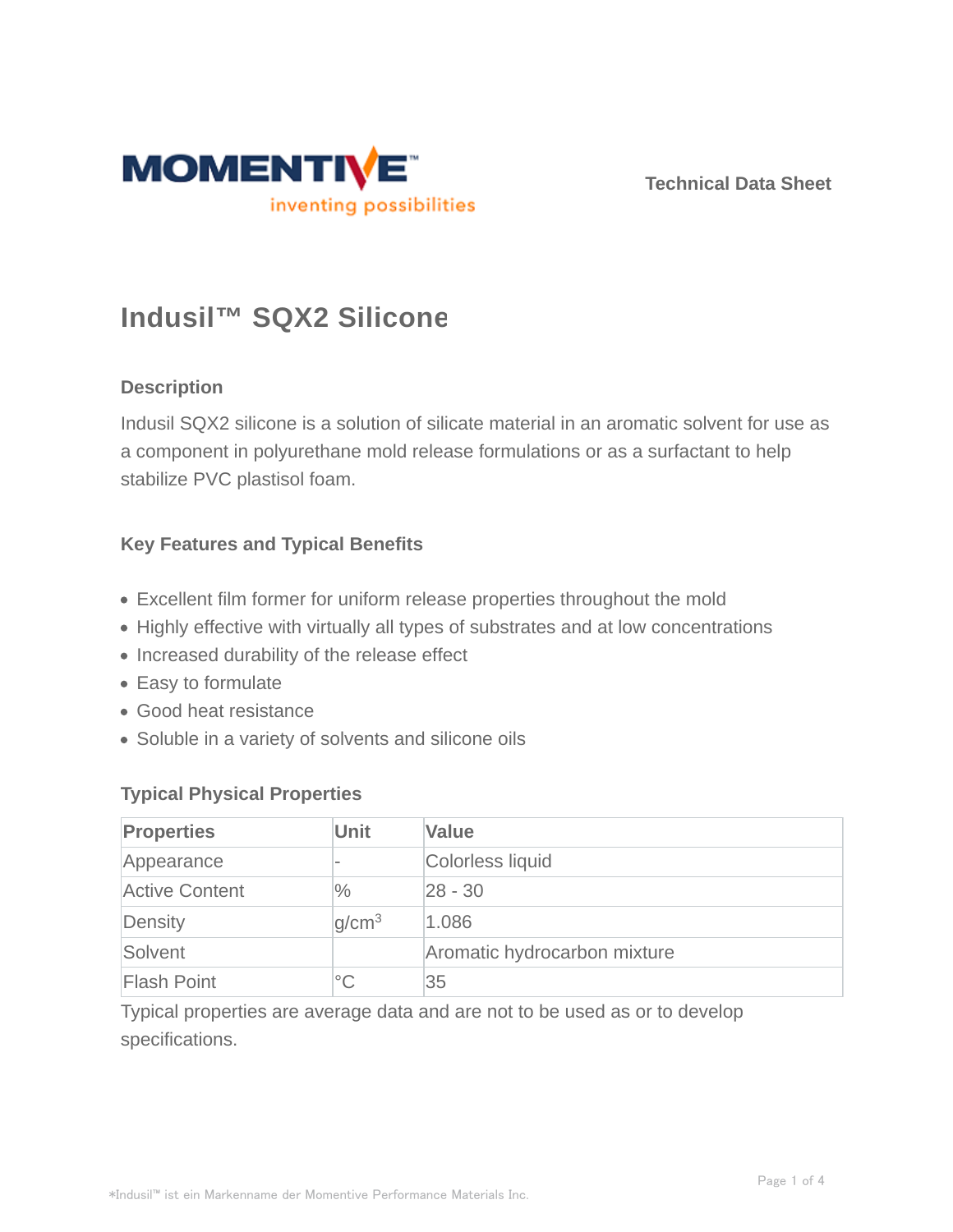# **Potential Applications**

- Component of polyurethane mold release formulations
- Component in release formulations for virtually all types of substrates, especially those that need good film formation such as tires, bladders and metal diecastings
- Component of PVC plastisol foaming formulations

# **General Considerations for Use**

Typical concentrations of Indusil SQX2 silicone in the final formulation range from 2 to 10% depending on the desired effect to be achieved.

Indusil SQX2 silicone is soluble in aliphatic and aromatic solvents and in polydimethylsiloxanes. It is not soluble in water, certain mineral oils or certain organic waxes.

For best results, dilute the product with an appropriate solvent to the desired concentration prior to introduction to the finished release formulation.

The ability of Indusil SQX2 silicone to stabilize plastisol foams is related to its solubility in the plasticizer. Therefore the interaction between Indusil SQX2 silicone and the plasticizer at different concentrations should be investigated to determine the effect on foam density and foam stability.

#### **Patent Status**

Nothing contained herein shall be construed to imply the nonexistence of any relevant patents or to constitute the permission, inducement or recommendation to practice any invention covered by any patent, without authority from the owner of the patent.

# **Product Safety, Handling and Storage**

Customers should review the latest Safety Data Sheet (SDS) and label for product safety information, safe handling instructions, personal protective equipment if necessary, emergency service contact information, and any special storage conditions required for safety. Momentive Performance Materials (MPM) maintains an aroundthe-clock emergency service for its products. SDS are available at www.momentive.com or, upon request, from any MPM representative. For product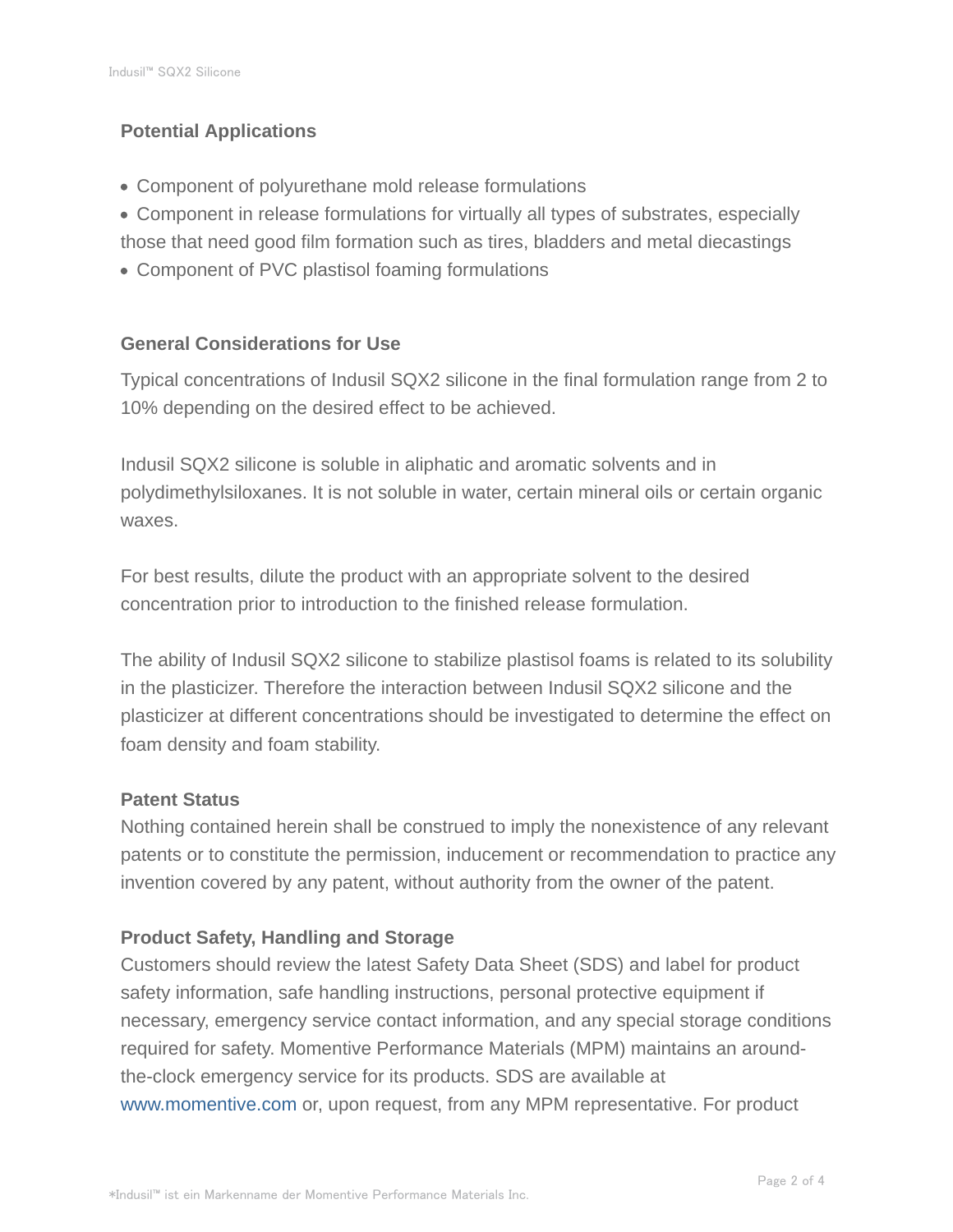storage and handling procedures to maintain the product quality within our stated specifications, please review Certificates of Analysis, which are available in the Order Center. Use of other materials in conjunction with MPM products (for example, primers) may require additional precautions. Please review and follow the safety information provided by the manufacturer of such other materials.

#### **Limitations**

Customers must evaluate Momentive Performance Materials products and make their own determination as to fitness of use in their particular applications.

# **Contact Information** Email commercial.services@momentive.com

#### **Telephone**

| <b>Americas</b>      | <b>Latin America</b> | <b>EMEAI- Europe, Middle</b><br>East, Africa & India | <b>ASIA PACIFIC</b> |
|----------------------|----------------------|------------------------------------------------------|---------------------|
| +1 800 295 2392      | <b>Brazil</b>        | <b>Europe</b>                                        | <b>China</b>        |
| Toll free*           | +55 11 4534 9650     | +390510924300                                        | 800 820 0202        |
| +704 805 6946        | <b>Direct Number</b> | Direct number                                        | Toll free           |
| <b>Direct Number</b> |                      |                                                      | +86 21 3860 4892    |
|                      |                      |                                                      | Direct number       |
| *All American        | <b>Mexico</b>        | <b>India, Middle East &amp;</b>                      | Japan               |
| countries            | +52 55 2169 7670     | <b>Africa</b>                                        | +81 3 5544 3111     |
|                      | <b>Direct Number</b> | + 91 44 71212207                                     | Direct number       |
|                      |                      | Direct number*                                       |                     |
|                      |                      | *All Middle Eastern                                  | <b>Korea</b>        |
|                      |                      | countries, Africa, India,                            | +82 2 6201 4600     |

For literature and technical assistance, visit our website at: www.momentive.com

#### **DISCLAIMER:**